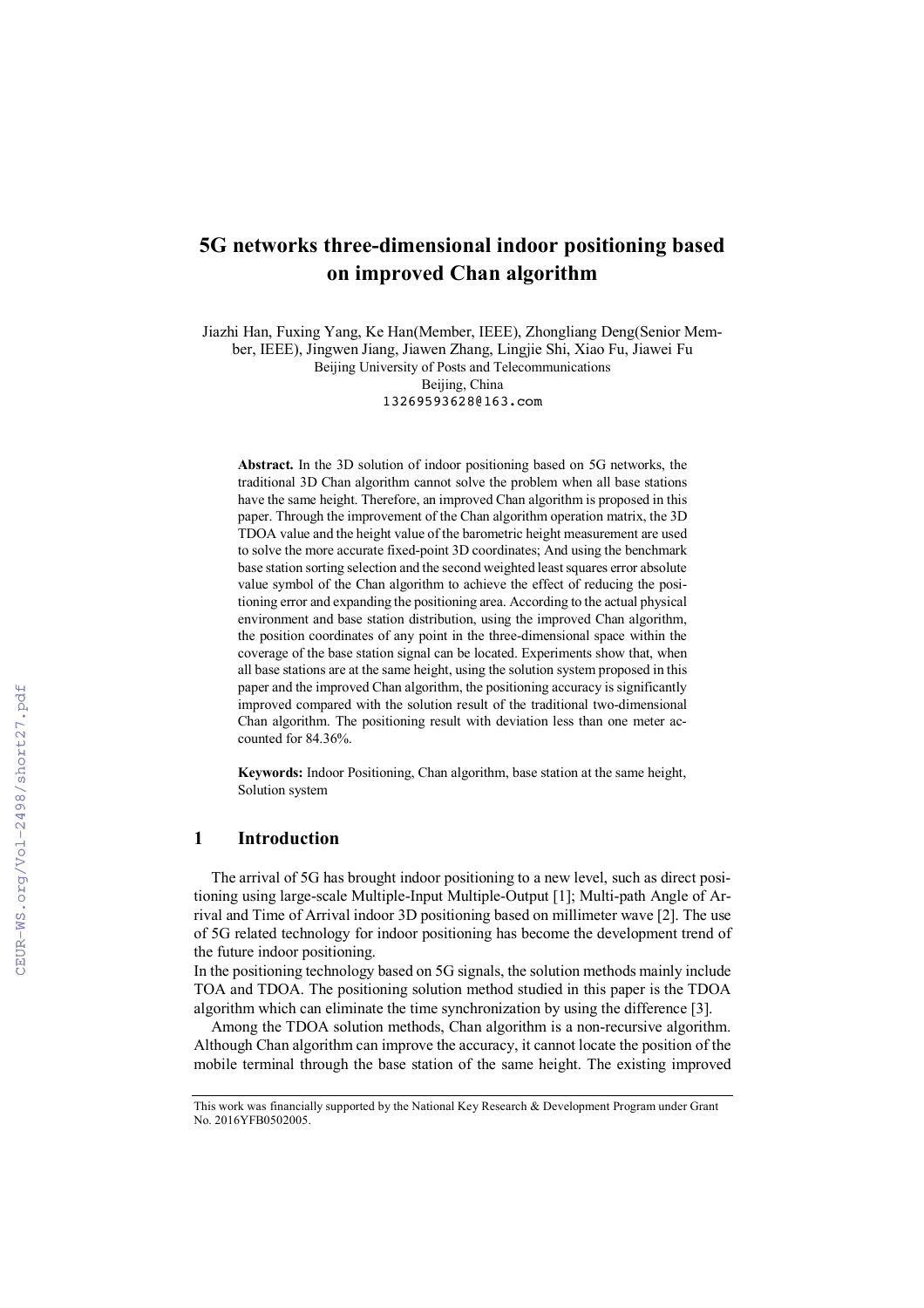Chan algorithm methods include residual weighted Chan algorithm improvement [4], Non-Line-Of-Sight (NLOS) condition by adding attenuation factor to smooth [5].

The traditional 3D Chan algorithm requires that the base stations are not all on the same plane. If the height is the same, the calculation matrix in the Chan algorithm will be equal to 0, and the solution cannot be solved. This paper proposes an improved method for the Chan algorithm to locate the point outside the range of the base station, and solve the problem when base station at the same height, and proposes a complete indoor 3D spatial positioning system.

# **2 System Model**

### **2.1 Lab Environment**

This section mainly studies the indoor positioning solution of any point in an underground garage under LOS conditions. In Fig. 1, The five-pointed star is the distribution position of the base station, and each base station is 3 meters high and in the same height plane.



**Fig. 1** Experimental physical environment model **2.2 Algorithm Flow**

Firstly, the received base station signal is processed, and the reference base station is used to select the reduction error to calculate TDOA value and RSS value. If the tobe-positioned point is located on the vertical line (surface), the improved RSS positioning method is used to estimate the initial point, Finally, combined with the Taylor algorithm, the base station can solve the problem of the position of any mobile terminal in the 3D space in the signal coverage under the same height.

## **2.3 Base Station Selection**

After the second weighted least squares estimation of Chan algorithm, the obtained TDOA measurement error is a square root. For the judgment of positive and negative of this error, the first least squares measurement error discrimination Method is proposed. The specific method will be explained in detail later, and a small amplitude flipping problem caused by the reference base station being too close to the mobile terminal will occur. Therefore, according to the chip value size of the signal sent by each base station, the base station with the second chip value is selected as the reference base station, which is not the closest to the mobile terminal.

### **2.4 Chan Algorithm Improvement**

1)3D TDOA value solving 2D Chan algorithm improvement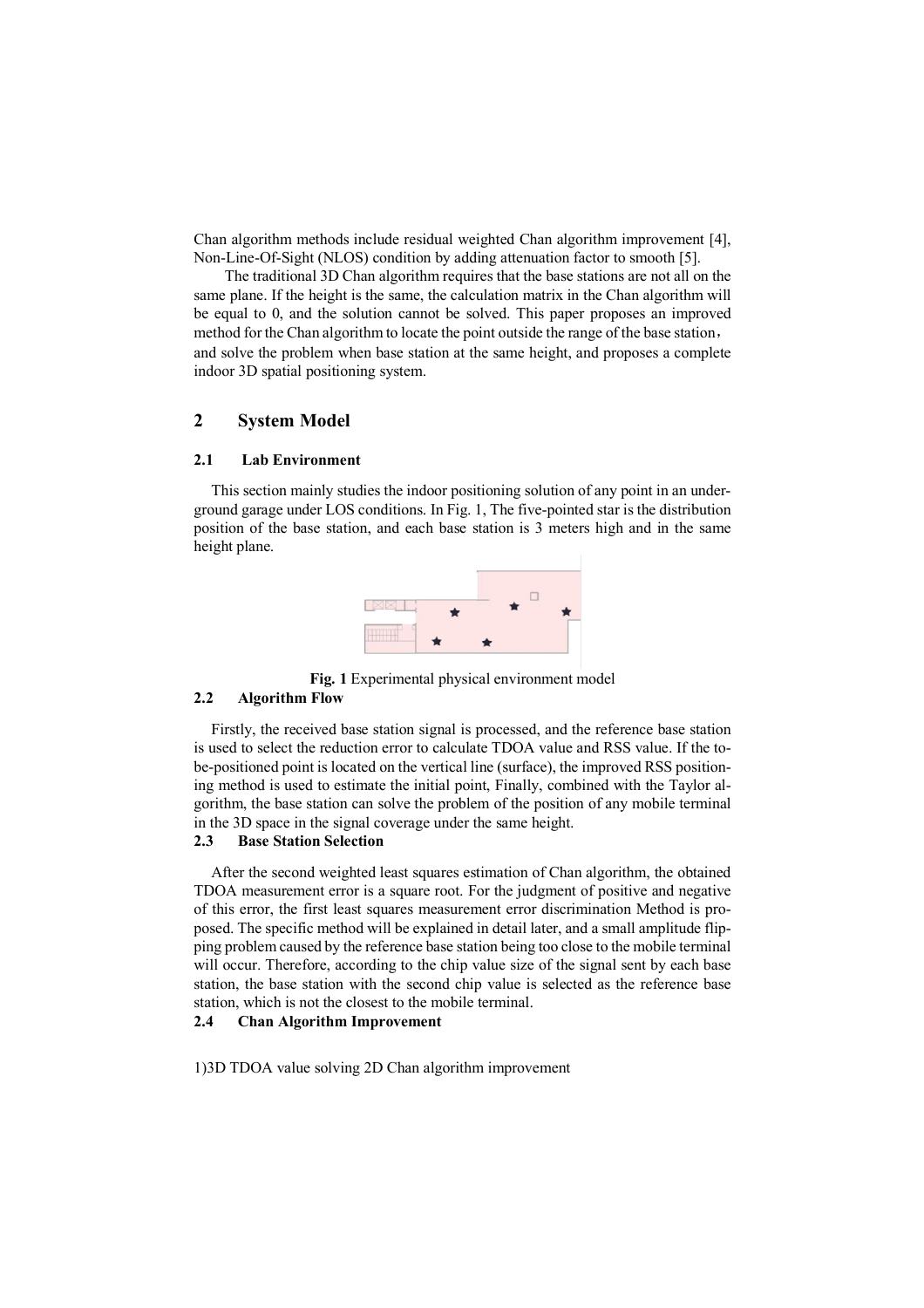When the base stations are of the same height, the height value measured by the air pressure altimetry technique is used as the height of the mobile terminal. In the improvement of the first least squares calculation of the Chan algorithm, the calculation method of the 2D Chan algorithm is used, and one of the arithmetic formulas and the two matrices are improved. The distance calculation formula of the base station and the mobile terminal is improved to Equation 1.

$$
r_i = \sqrt{(x_i - x)^2 + (y_i - y)^2 + (z_i - H)^2}
$$
 (1)

H is the height of the mobile terminal measured by the air pressure, and  $(x_i, y_i, z_i)$ is the coordinate of the ith base station. Since the TDOA is a 3D value, the height difference obtained by the air pressure measurement is added when calculating the distance. The distance from the base station to the mobile terminal of the conventional 2D Chan algorithm in the Ga and h matrices in the first least squares formula of Equation 2 is replaced by the 3D space distance of Equation 1.

$$
Z_a = (G_a^T Q G_a)^{-1} G_a^T Q^{-1} h \tag{2}
$$

Where Q is an identity matrix of n-1 dimensions, n is the number of base stations, n is greater than or equal to 4.

The first least squares of the improved Chan algorithm is solved. However, the error caused by the height difference of the three-dimensional TDOA is not introduced, and the solution result is more accurate. The result obtained is the formula 3.

$$
Z_a = (x, y, r)^T \tag{3}
$$

In Equation 3, x and y are the obtained x-axis and y-axis coordinates of the mobile terminal, respectively, and r is the distance from the point to be measured to the reference base station.

The above formula is the improvement of the Chan algorithm for solving the 2D coordinates of the 3D TDOA value, and does not introduce the error caused by the height difference. In the second weighted least squares calculation, the original 3D Chan algorithm solving matrix is changed, and the second 3D weighted least squares of the Chan algorithm is improved. The second 3D weighted least squares formula of the improved Chan algorithm uses a 3D least squares formula, as shown in Equation 4:

$$
Z_{a1} = (G_{a1}{}^T Q_1 G_{a1})^{-1} G_{a1}{}^T Q_1{}^{-1} h_1
$$
\n(4)

The Ga1 matrix and the Q1 matrix are shown in Equation 5 and Equation 6: matrix and the Q1 matrix are shown in Equation 5 and Equation 6:

$$
Q_1 = 4\text{Bcov}(Z_a)B\tag{5}
$$

$$
cov(Z_a) = (G_a' Q^{-1} G_a')^{-1}
$$
 (6)

The third column of the B matrix in Equation 5 are improved, and the height value obtained by the barometric height measurement is introduced, and the matrix inversion is prevented. The singular value cannot be solved. The specific improved formula is shown in Equation 7, Equation 8 and Equation 9.

$$
h_1 = \begin{pmatrix} (x - x_1)^2 \\ (y - y_1)^2 \\ H^2 \\ r^2 \end{pmatrix}
$$
 (7)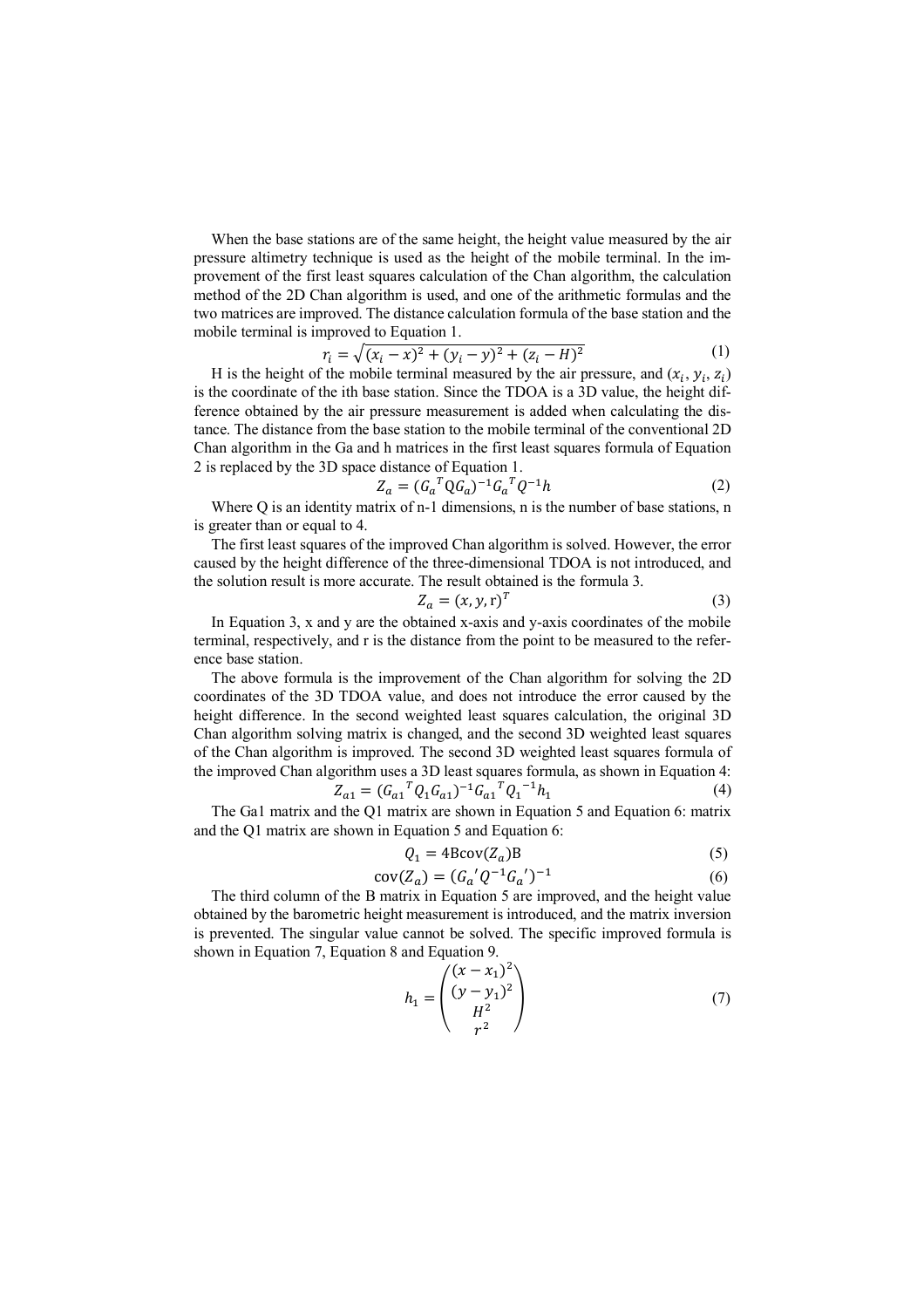$$
B = \begin{pmatrix} (x - x_1)^2 & 0 & 0 & 0 \\ 0 & (y - y_1)^2 & 0 & 0 \\ 0 & 0 & (H - z_1)^2 & 0 \end{pmatrix}
$$
 (8)

$$
\begin{aligned}\n &\left( \begin{array}{cccc} 0 & 0 & 0 & r^{2} \\
&\vdots & \vdots & \vdots \\
&\ddots & \vdots & \vdots \\
&\ddots & \ddots & \vdots \\
&\ddots & \ddots & \ddots \\
&\ddots & \ddots & \ddots \\
&\ddots & \ddots & \ddots & \ddots\n \end{array} \right)^{r^{2}}\n \end{aligned}\n \tag{9}
$$

The second weighted least squares calculation of the improved Chan algorithm is to use the first modified Chan algorithm to calculate the x, y coordinates and r to perform the 3D least squares weighting calculation, and introduce the height H obtained by the barometric height measurement into the calculation matrix. At the same time, the height value of the  $G_{\alpha}$ ' matrix is improved, so that all the base stations can perform the modified Chan algorithm solution when they are on the same height plane, and the 3D TDOA error caused by the height difference is not introduced. The final solution yields the formula as shown in Equation 10:

$$
Z_{a1} = \begin{pmatrix} (x - x_1)^2 \\ (y - y_1)^2 \\ H_1 \end{pmatrix}
$$
 (10)

Finding  $H_1$  has no practical significance, and the obtained  $(x - x_1)^2$  and  $(y (y_1)^2$  are the squares of the TDOA measurement error in the x and y directions.

#### 2) Improved Chan algorithm to expand the locator range

In the original Chan algorithm, only the point coordinates in the area enclosed by each base station can be located, so the utility is not high. In response to this problem, this paper proposes the first least squares measurement error discriminant method. After the first weighted least squares solution of the Chan algorithm,  $\Delta x$ ,  $\Delta y$ , and  $\Delta z$  with positive and negative values are obtained, and the positive and negative values of  $\Delta x$ ,  $\Delta y$ , and  $\Delta z$  are obtained according to the first time, respectively, and the corresponding correspondence is obtained for the second time. By this method, it is possible to locate any mobile terminal location within the coverage of the base station signal.

### **2.5 RSS Initial Mobile Terminal Location Solution**

When the location of the mobile terminal is on the vertical line (surface) in the base station, the position of the point cannot be located. The RSS algorithm uses the attenuation characteristics of the signal strength in a uniform medium to roughly estimate the position of the mobile terminal.

$$
d = 10^{\left(\frac{|r s s i| - A}{10n}\right)}\tag{13}
$$

In Equation 13, d is the distance from the base station to the mobile terminal, rssi is the received signal strength, A is the signal strength when the transmitting end is different from the receiving end by 1 meter, and n is the environmental attenuation factor.

The purpose of the solution here is to give the estimated initial positioning point in the correct region to perform the iterative optimization solution of the Taylor algorithm. First, the strength of each base station positioning signal is sorted, and the weighted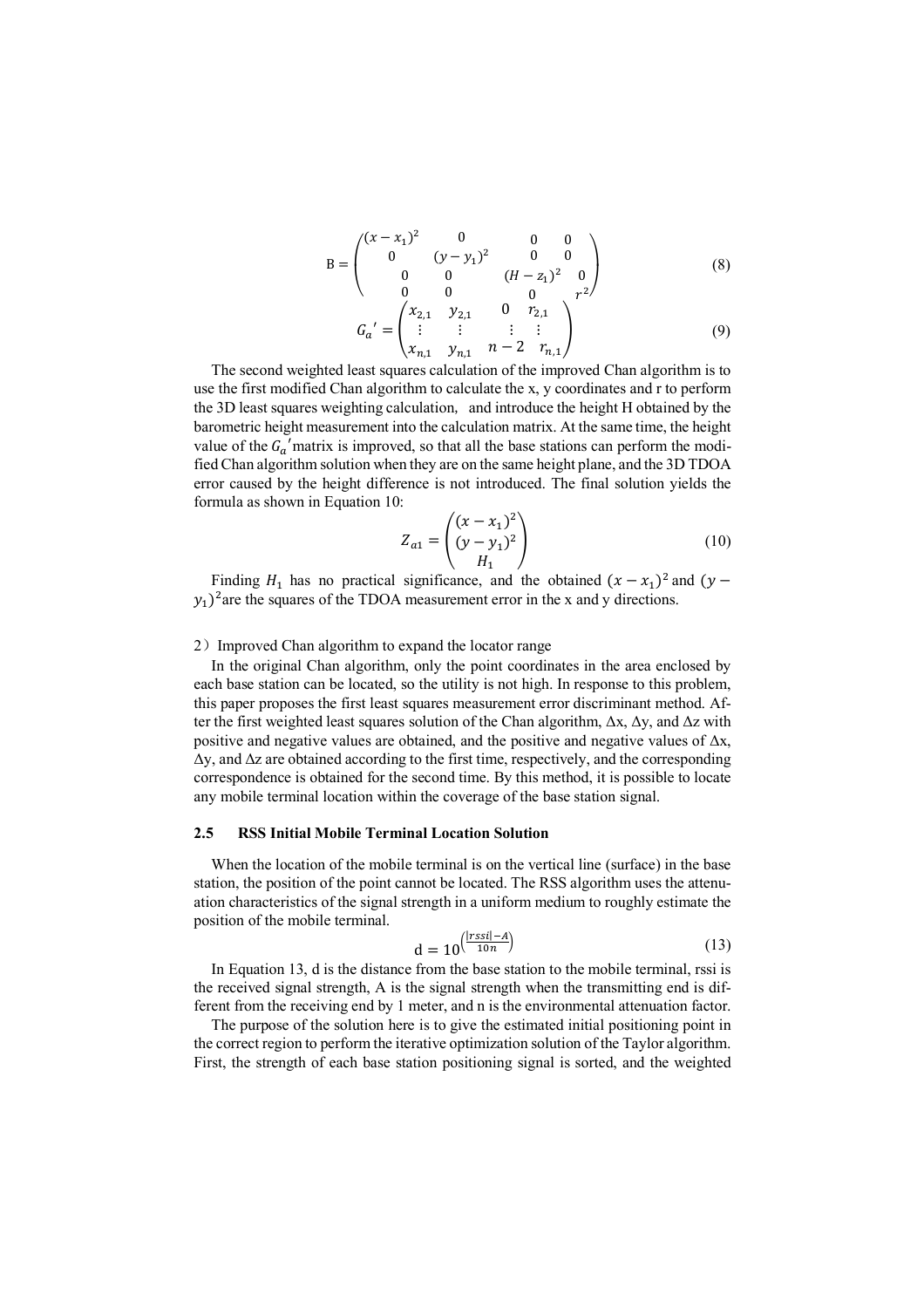foot of the two base stations is selected according to the field strength, and the vertical plane is made.

$$
\frac{d_2}{d_1} = 10^{\left(\frac{r s s i_1 - r s s i_2}{10}\right)}\tag{14}
$$

Then, the geometric center of gravity is calculated according to the space enclosed by the weighted vertical plane of each of the three base stations, and the initial positioning point estimated by the RSSI positioning of the three base stations is calculated.

$$
\begin{pmatrix} x \\ y \\ z \end{pmatrix} = \sum_{i=1}^{N} \mu_i \begin{pmatrix} x_i \\ y_i \\ z_i \end{pmatrix}
$$
 (15)

In Equation 15, N is the number of RSSI positioning results, and  $\mu$  is a weighting factor positively correlated with the signal strength of the base station group, and x, y, and z are 3D of each group of positioning estimation results. Finally, the positioning result of each group of base stations is weighted according to the signal strength of the base station in the group to obtain an optimal initial positioning point.

# **3 Simulation And Experiment**

### **3.1 Simulation Comparison**

#### 1)Benchmark selection comparison

In order to prevent other Chan algorithm improvements from affecting the comparison results, this paper simulates the base stations with different heights. Fig. 2 is a simulation result of the mobile terminal near the base station, and the triangle represents the location of the base station. A total of five base stations are set, the circle is the actual position of the mobile terminal, x is the position of the improved positioning point. The lower graph in Fig. 2 is an enlarged view of the above graph in the vicinity of the mobile terminal. The absolute values of the x and z coordinate differences of the two positioning results are less than 0.01 m, which can be ignored, and the y-coordinate values differ greatly. When the base station and the mobile terminal is very close, the decision method that is not sorted by the base station may cause the final result deviation to be excessive, and the improved decision can avoid this problem and improve the positioning accuracy.



**Fig. 2** Comparison of different selected base stations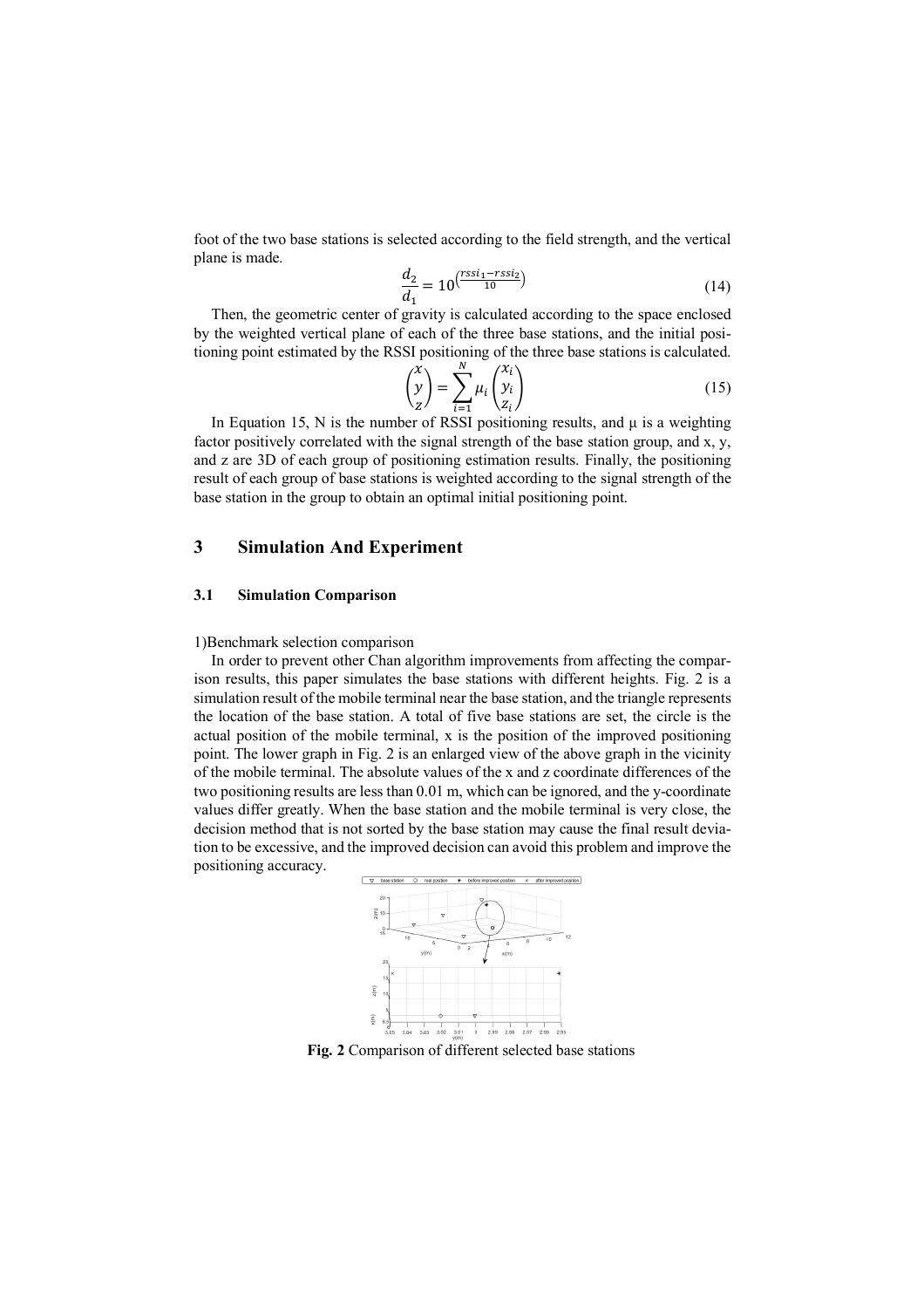2)Improved comparison of Chan algorithm for the same height base station

When all base stations are of the same height, the improved Chan algorithm uses the standard TDOA value and the test point height value to solve.



**Fig. 3** Comparison of the improved algorithm of the same base station Chan algo-

rithm

The triangle represents the location of the base station. All base stations are 3 meters high. The circle represents the real position of the point to be located. x is the improved Chan algorithm positioning result in this paper. The upper picture is a three-dimensional space picture, and the lower picture is a top view of the above three-dimensional space picture. Since the traditional Chan algorithm cannot solve the TDOA error caused by the height difference, the positioning result will generate a large offset, However, the improved Chan algorithm in this paper will also bring the height into the calculation, which solves the problem that the singular value of the Chan algorithm matrix cannot be calculated when all the base stations are the same, and the settlement result is basically the same as the real position of the to-be-positioned point when using the standard TDOA solution.

### 3)Expanding the positioning range

In order to prevent other Chan algorithm improvements from affecting the comparison results, this paper simulates base stations with different heights. The only difference is the second weighting of the 3D Chan algorithm. The absolute value of each coordinate axis error obtained by least squares is handled differently.



**Fig. 4** Improved comparison of mobile terminals outside the location of the Chan algorithm

When the discriminant condition is not improved, the Chan algorithm locates a point outside the area enclosed by the base station, and there is a phenomenon that the error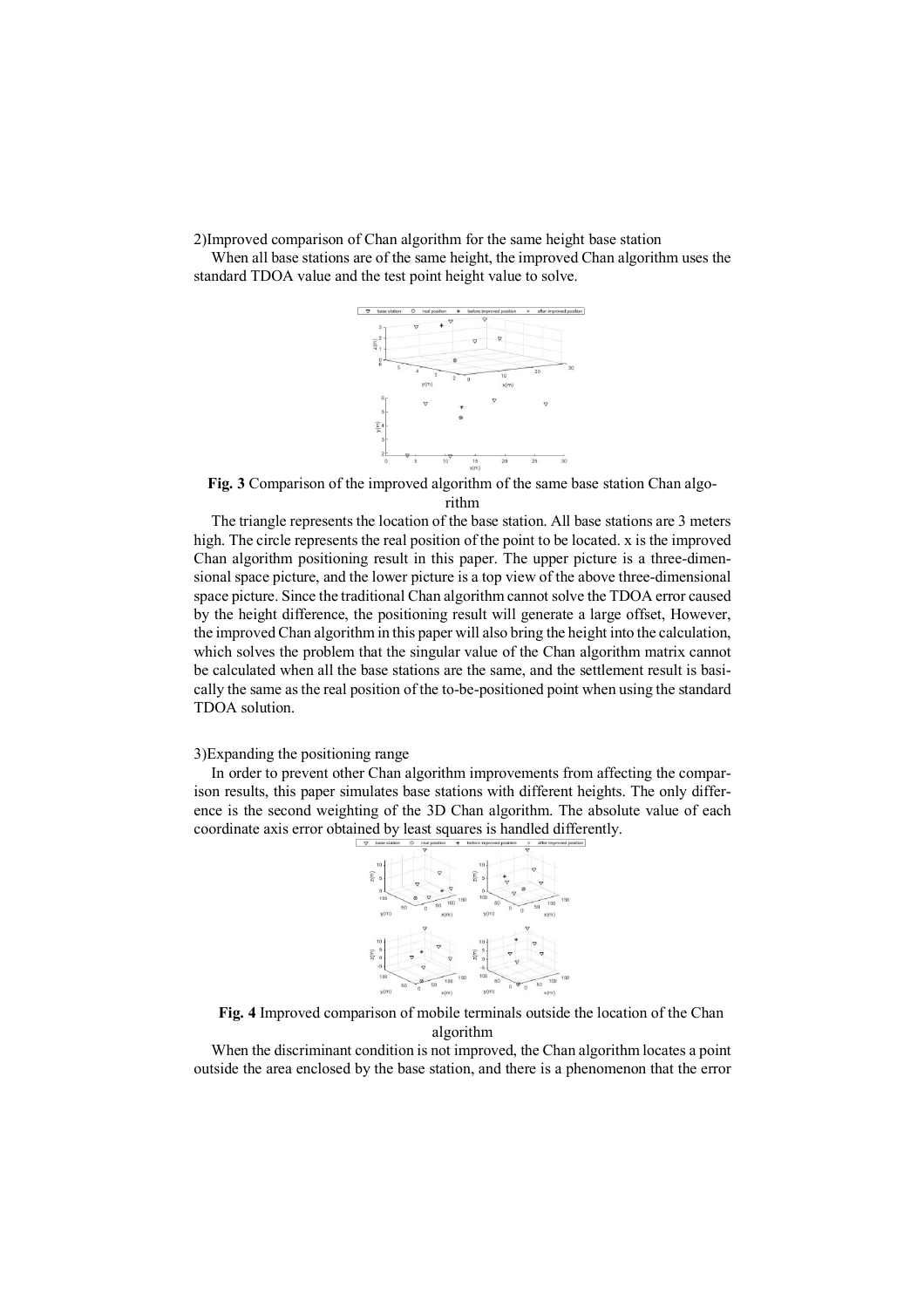is positive or negative, which leads to double error and cannot accurately locate the outer point of the area. However, the improved Chan algorithm has no such defect.

#### **3.2 Experimental Test Comparison**

This section collected 50 fixed-point TDOA data randomly and collected 200,000 data for each fixed point to solve, where the environment is basically unchanged and the device is stationary. Due to space limitations, this paper randomly selects a set of 50 fixed points in the field to carry out the traditional 2D Chan algorithm solution and the improved Chan algorithm solution for comparative analysis.



**Fig. 5-6** Traditional 2D Chan algorithm solution result vs Improved Chan algorithm solution result

Fig. 5 and Fig. 6 show the results of the traditional 2D Chan algorithm solution and the improved Chan algorithm solution. Multipath interference processing is performed for the physical environment, and only the LOS signal is taken to reduce the influence of multipath interference. The triangle in the figure is the location of the base station, the blue asterisk is the positioning solution result, and the red five-pointed star is the real position of the test point. Compared with the results of the traditional 2D Chan algorithm in Fig. 5, the results of the modified Chan algorithm in Fig. 6 are significantly improved. Moreover, when the solution result exceeds the range enclosed by the base station, a phenomenon of inversion with respect to the connection boundary of the base station occurs. As shown in Fig. 5, the positioning result dot is flipped at  $y = 5.58$ m. Through the improvement of the calculation matrix, the same height base station can also correctly locate the point coordinates of the 3D space.

Fig. 7 is a CDF diagram of the error distances of the two algorithms. The blue line is the improved Chan algorithm and the red line is the traditional 2D Chan algorithm. According to the test results, more than 84.63% of the test results reached the m-level positioning, which is a qualitative leap compared with the results of the traditional 2D Chan algorithm.